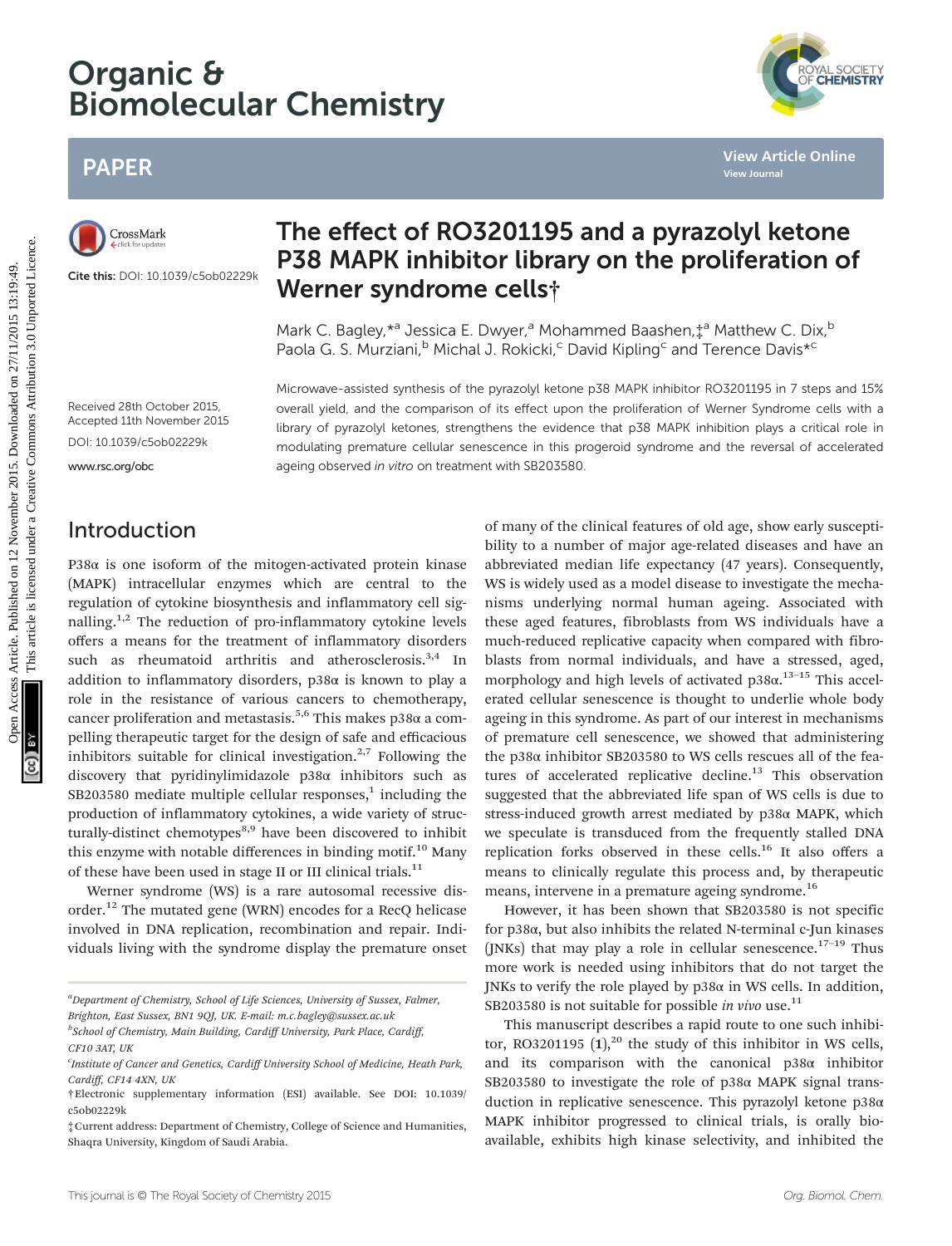

Fig. 1 P38 MAPK inhibitors SB203580 and RO3201195 (1), a pyrazolyl ketone library 4 and disconnective approach to 1.

production of the cytokines IL-6 and TNFα upon lipopolysaccharide (LPS) challenge in rats.<sup>20</sup> Thus, RO3201195 could be a valuable chemical tool in dissecting the accelerated ageing pathophysiology seen in WS cells and its rescue in vitro using small molecule inhibitors of this stress signalling pathway.<sup>13,21</sup> Our rapid approach to the inhibitor employs microwave irradiation to accelerate a number of steps, preparing the central pyrazole motif through cyclocondensation of hydrazine 3 and a suitably protected benzoylnitrile 2, derivatized by homologation prior to heterocycle formation (Fig. 1). This approach had been successful for the synthesis of a pyrazolyl ketone library  $(4)^{22}$  and so should be suitable for rapid production of the target inhibitor under microwave-assisted conditions.

### Results and discussion

The synthesis of a suitably functionalized β-ketonitrile derivative 2, as a precursor for pyrazole formation, was first investigated using the Pd-catalyzed Heck reaction<sup>23,24</sup> of 3-iodoanisole and 3-methoxyacrylonitrile (5). This approach had the advantage that, potentially, it could access 3-methoxybenzoylacetonitrile (6) directly from commercially-available materials, upon acid hydrolysis of the coupled product, methyl vinyl ether 7 (Scheme 1, top), providing a very rapid route into the pyrazole skeleton. Heck reactions of α- or β-substituted enol ethers are known and have been shown to provide efficient access to 1-arylpropanone derivatives.<sup>25</sup> However, although there are numerous examples of Heck reactions of α,β-disubstituted alkenes such as methylacrylates,<sup>26</sup> 3-ethoxy-



Scheme 1 Synthesis of 3-methoxybenzoylacetonitrile (6) by Heck coupling (top) or Claisen ester condensation (bottom). Reagents and conditions: (i) see Table 1; (ii) cHCl-MeOH (1 : 4), microwaves, 110 °C, 30 min; (iii) MeOH,  $H<sub>2</sub>SO<sub>4</sub>$ , reflux, 2.5 h (90%); or MeOH,  $H<sub>2</sub>SO<sub>4</sub>$ , microwaves, 110 °C, 10 min (94%); (iv) see Table 2; HCl (aq).

acrylates, $27$  cinnamates, $28$  crotonates<sup>29</sup> and alkoxypropenes, $30$ there are very few examples of β-alkoxyacrylonitriles in these and related processes. Enol ethers are less reactive than electron-poor alkenes in Heck transformations and so these slow reactions often require high catalyst loadings, more reactive aryl iodides as substrates and the use of certain additives, particularly when performed under solid–liquid phase transfer conditions.<sup>31</sup> Furthermore,  $\alpha$ , $\beta$ -disubstituted alkenes may suffer from steric constraints and so, although direct, this approach for the synthesis of benzoylacetonitriles was untested. Ortar et al.<sup>32</sup> did describe the arylation of an  $\alpha$ -methoxyacrylate back in 1987 using aryl iodides, palladium acetate  $(3 \text{ mol}), \text{NaHCO}_3$  base and tetrabutylammonium chloride as additive. Using Jeffery's conditions for Heck-type processes as a starting point, $33$  methods related to the conditions for arylation of acrylonitrile with aryl iodides<sup>34</sup> were investigated in the Heck reaction of 3-iodoanisole and 3-methoxyacrylonitrile (5). The use of  $Pd(OAc)_2$  (10 mol%) as catalyst in MeCN–H<sub>2</sub>O (3:1) (Table 1) under microwave-assisted heating at 130 °C for 1.5 h (entry 4) with  $K_2CO_3$  as base and tetrabutylammonium bromide (TBAB) as additive gave, following aqueous work up, the α-aryl enol ether 7 as a mixture of  $(E)$ - and  $(Z)$ -diastereoisomers, in a 2:1 ratio, as determined by  ${}^{1}H$  NMR spectroscopic analysis. The diastereoisomers could be separated by column chromatography, albeit in variable and poor yield. Low conversions and poor diastereocontrol has been observed before in Heck reactions of  $\beta$ -alkoxyacrylonitriles<sup>25</sup> but, in our case, separation would not be required if the mixture could be converted directly to the target benzoylacetonitrile 6.

Surprisingly the hydrolysis of the enol ether diastereoisomeric mixture 7 required very forcing conditions. Simple treatment of the Heck reaction mixture with acid under ambient conditions failed to provide β-ketonitrile 6. The hydrolysis of related alkoxyacrylonitriles were notable, by their absence,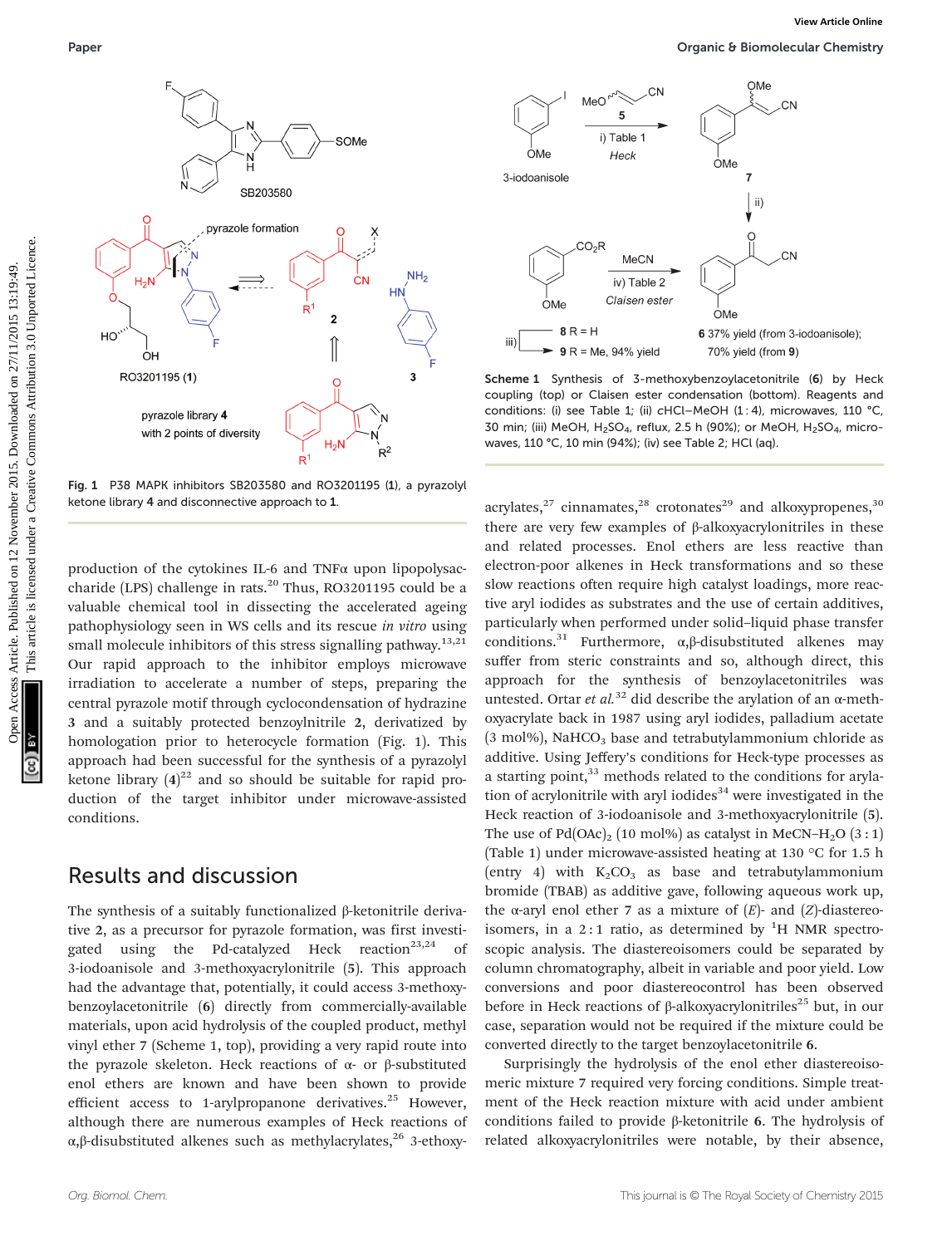Table 1 Investigating conditions for Heck reaction of 3-iodoanisole and 3-methoxyacrylonitrile (5) to give benzoylacetonitrile 6

| Entry | Base               | Additive    | Conditions <sup><math>a</math></sup>     | $Yield^b$<br>(%) |
|-------|--------------------|-------------|------------------------------------------|------------------|
|       | $K_2CO_3$          | <b>TBAB</b> | Conductive heating, 90 $\degree$ C, 24 h | 36               |
| 2     | NAHCO <sub>3</sub> | <b>TBAB</b> | Conductive heating, 90 $\degree$ C, 24 h | 34               |
| 3     | $K_2CO_3$          | <b>TBAB</b> | Microwaves, $c$ 130 °C, 1 h              | 26               |
| 4     | $K_2CO_3$          | <b>TBAB</b> | Microwaves, $6$ 130 °C, 1.5 h            | 20               |
| 5     | NAHCO <sub>3</sub> | <b>TBAB</b> | Microwaves, $6$ 130 °C, 1.5 h            | 37               |
| 6     | NAHCO <sub>3</sub> | <b>TBAB</b> | Microwaves, $c$ 140 °C, 1 h              | 19               |
|       | $K_2CO_3$          | <b>DPPP</b> | Microwaves, $c$ 150 °C, 1.5 h            | 31               |
|       |                    |             |                                          |                  |

<sup>a</sup> Isolated yield of benzoylacetonitrile 6.  $\frac{b}{c}$  Reaction of 3-iodoanisole (1 equiv.), 3-methoxyacrylonitrile (5) (4 equiv.),  $Pd(OAc)_2$  (10 mol%), base (2 equiv.) and additive (10 mol%) in MeCN–H<sub>2</sub>O  $(3:1)$  under the given conditions, followed by aqueous work up, microwave irradiation in cHCl–MeOH  $(1:4)$  at 110 °C (hold time) for 30 min (by moderation of initial power, 150 W) and aqueous work up, followed by purification by column chromatography on silica. <sup>c</sup> Microwave irradiation in a sealed tube at the given temperature, as measured by the instrument's in-built IR sensor, for the given time (hold time) by moderation of the initial power (150 W).

from the study of Doucet and Santelli following Heck reaction of 3-ethoxyacrylonitrile, catalyzed by a tetraphosphane/palladium complex.<sup>25</sup> However, by resorting to more forcing conditions, gratifyingly, microwave irradiation of the isolated diastereoisomeric mixture 7 in cHCl–MeOH (1 : 4) at 110 °C for 30 min finally provided benzoylacetonitrile 6 after purification by column chromatography but only in modest isolated yield over the two steps (Table 1, entry 1, 36%).

Efforts to improve the overall yield of this process by changing the base from  $K_2CO_3$  to NaHCO<sub>3</sub>, in accordance with Heck methods for the synthesis of cinnamonitriles,  $34$  carrying out the hydrolysis in cHCl–MeOH (1 : 4) under microwave irradiation as before (Table 1, entry 2), gave no improvement in yield (34%). Similarly, carrying out the Heck reaction in a sealed tube under microwave irradiation using  $K_2CO_3$  at 130 °C for 1 h (entry 3) or 1.5 h (entry 4) was poorly efficient. The microwave-assisted reaction using NaHCO<sub>3</sub> at 130  $\,^{\circ}$ C for 1.5 h (entry 5) did give a modest yield of product (37%), similar to the longer conductive heating processes, but this was not improved further by raising the temperature of reaction to 140 °C (entry 6) or to 150 °C in the presence of an alternative additive DPPP (10 mol%) (entry 7). Although the route had been successful for the preparation of ketonitrile 6, the need to isolate enol ether 7, in order to carry out the hydrolysis under high-temperature conditions, and the modest yield for the overall process (entry 5 gave the best yield, at 37%) meant that an alternative route had to be sought.

Considering the original approach to RO3201195 (1) by Roche,<sup>20</sup> efforts were made to access ketonitrile 6 by a more traditional Claisen ester approach. Fischer esterification of 3-methoxybenzoic acid (8) in methanol using sulfuric acid as catalyst at reflux for 3 h gave methyl ester 9 in good yield (90%). This was improved further by carrying out the process in a sealed tube under microwave irradiation at 110 °C for 10 min to give methyl ester 9 in 94% yield (Scheme 1, bottom).

Table 2 Investigating conditions for base-mediated Claisen condensation of methyl benzoate 9 and acetonitrile to give benzoylacetonitrile 6

| Entry | Base  | Conditions                   | Yield <sup><i>a</i></sup> $(\% )$ |
|-------|-------|------------------------------|-----------------------------------|
|       | NaOEt | MeCN, RT; reflux, 24 h       | 9                                 |
| 2     | NaOMe | MeCN, RT; reflux, 24 h       | 9                                 |
| 3     | NaH   | THF, reflux, 1 h             | 15                                |
|       | NaH   | THF, microwaves, 150 °C, 1 h | 35                                |
| 5     | NaH   | PhMe, 90 °C, 16 h            | 34                                |
| 6     | LDA   | THF, -78 °C, 1.5 h           | 18                                |
|       | LDA   | THF, $-50$ °C, 3 h           | 70                                |

<sup>a</sup> Isolated yield of benzoylacetonitrile 6 from methyl benzoate 9 after purification by column chromatography on silica.  $\frac{b}{b}$  Microwave irradiation in a sealed tube at the given temperature, as measured by the instrument's in-built IR sensor, for the given time (hold time) by moderation of the initial power.

A well-established method<sup>35</sup> for Claisen condensation using sodium ethoxide or sodium methoxide as base was frustrated by the almost immediate formation of a homogenous gelatinous mass and so a range of conditions were investigated (Table 2). Heating this mixture in acetonitrile at reflux for 24 h gave only a very low yield (9% in both cases) of the benzoylacetonitrile 6 (entries 1 and 2) and significant return of unreacted ester and so alternative methods were employed. Carrying out the reaction using NaH in THF at reflux for 1.5 h gave an immediate improvement in efficiency and provided the condensation product 6 in 15% yield (entry 3), 35% yield if heated at 150 °C for 1 h in a sealed tube under microwave irradiation (entry 4). Changing the solvent to toluene and heating the mixture at 90 °C for 16 h gave a similar yield (entry 5, 34%). However, the use of freshly-prepared LDA as base at −50 °C in THF (entry 7) gave the Claisen condensation product 6 in good yield (70%), whereas at lower temperatures was inefficient (entry 6). Given the high yield and speed of the microwaveassisted esterification, this route now represented the quickest and most efficient means to access this key intermediate. Open C B Bomolecular Chemistry<br>
The H Lanes Scheme Article is the set of the set of the set of the set of the set of the set of the set of the set of the set of the set of the set of the set of the set of the set of the s

> Considering our previous success in the use of microwave irradiation in cyclocondensation reactions for the preparation of pyrazoles, $17,36,37$  the aminopyrazole core motif of BIRB 796,<sup>38</sup> and pyrazolyl ketone libraries,<sup>22,39</sup> benzoylacetonitrile 6 was homologated in a microwave-assisted Knoevenagel condensation using N,N′-diphenylformamidine (10) in xylenes at 180 °C for 20 min to give enaminone 11 in good yield (74%) (Scheme 2). Cyclocondensation by microwave irradiation with the hydrochloride salt of 4-fluorophenylhydrazine (3) in the presence of  $Et_3N$  in EtOH at 140 °C for 1 h gave 5-aminopyrazole 12 in superior yield  $(86%)$  to a range of other methods,<sup>39</sup> after purification by column chromatography. Protodemethylation using  $BBr_3$  in  $CH_2Cl_2$  (1 M) at RT overnight gave the corresponding phenol 13 in quantitative yield, which was reacted in a  $S_N2$  displacement reaction with ketal-protected tosyl glycerate 14 under basic conditions. The reaction in DMF in the presence of  $K_2CO_3$  at 80 °C for 24 h gave only a very low yield of product  $15 (9\%)^{39}$  but switching to DMSO and carrying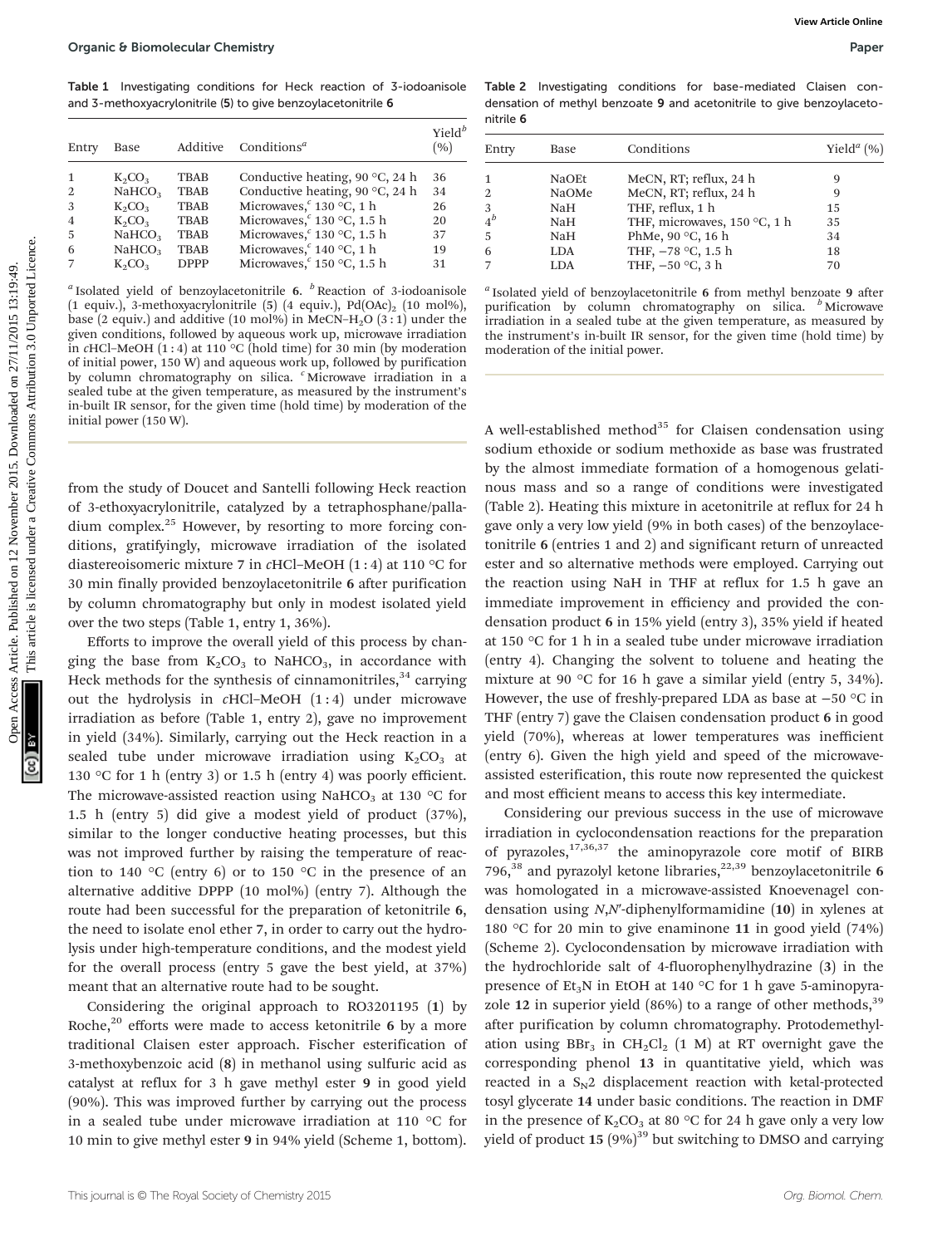

Scheme 2 Microwave-assisted synthesis of RO3201195. Reagents and conditions: (i) xylenes, microwaves, 180 °C, 20 min; (ii) Et<sub>z</sub>N, EtOH, 140 °C, 1 h; (iii) BBr<sub>3</sub>in CH<sub>2</sub>Cl<sub>2</sub> (1 M), 0 °C-RT, 18 h; (iv) K<sub>2</sub>CO<sub>3</sub>, DMSO, 100 °C, 40 h; (v) TsOH, MeOH-H<sub>2</sub>O, 50 °C, 18 h.

out the  $S_N2$  displacement at a slightly higher temperature (100 °C) for prolonged period (40 h) gave phenyl ether 15 in improved yield (42%) after purification by column chromatography, followed by recrystallization. Submitting the product of tosylate displacement 15 to ketal deprotection directly, prior to recrystallization, under acid-catalyzed aqueous conditions at 50 °C for 18 h gave RO3201195 (1) in 37% yield over the two steps, after purification by column chromatography and recrystallization. The target inhibitor exhibited spectroscopic data that matched literature values.<sup>22,39</sup> It was prepared in  $15\%$ overall yield in 7 separate steps from commercially-available material, three of them employing microwave irradiation, to provide rapid access to material suitable for examination in WS cells.

Due to limited supplies of primary WS fibroblasts, initial experiments to determine the effects of novel kinase inhibitors on cellular proliferation were performed using WS<sup>tert</sup> cells (see materials and methods for a description of these cells). Despite being immortal, these telomerized cells retain the slow proliferation rate typical of primary WS cells and show a similar response to SB203580 treatment.<sup>14</sup> Thus, these cells can be used to test the effects of modulators of the p38-signalling pathway prior to their use on primary cells.

WStert cells were grown in standard medium supplemented with SB203580 at a final concentration ranging from 10 nM to 50 µM (Fig. 2a). SB203580 inhibited p38α even at the lowest doses used of 10 nM with maximum inhibition seen at 1.0 µM and above (Fig. 2c), and has an  $IC_{50}$  for p38 $\alpha$  of approximately



Fig. 2 Effects of p38 $\alpha$  inhibitors on Werner syndrome cells. Effects of SB203580 (a) and RO3201195 (b) on the proliferation rate of WS<sup>tert</sup> cells, with 100% representing the DMSO control. Titration curves for inhibition of p38α activity for SB203580 (c) and RO3201195 (d) measured as the ratio of phosphorylated HSP27 to total HSP27 (measured by ELISA). For (a) to (d) DMSO are control cells, 'An' are cells treated with anisomycin to activate p38α, 10 to 50 000 are cells treated with p38 inhibitors at the indicated concentration. (e) Plot of %  $p38\alpha$  activity versus % increase in WStert cell proliferation rate for both SB203580 and RO3201195. (f) Proliferation of Werner syndrome AG05229 primary fibroblasts in the presence of SB203580 (2.5 µM) or RO3201195 (10 µM) measured as population doublings versus days. (g) Plot of % increase in proliferation rate of WS<sup>tert</sup> cells against % p38 $\alpha$  activity using pyrazolyl ketone library 4. See Table 3 for compound identities. (h) Immunoblot showing that neither SB203580 nor RO3201195 inhibit JNK at the optimal concentrations for their effects on cellular proliferation rates.  $C = DMSO$ control, A = cells treated with anisomycin to activate  $p38\alpha$  and JNK, and the other three lanes show the effect of the given inhibitor concentrations in anisomycin-treated cells.

30 nM as measured by us, and others. $40,41$  SB203580 treatment resulted in an increased proliferation rate of the WS<sup>tert</sup> cells compared to DMSO-treated control cells even at the lowest con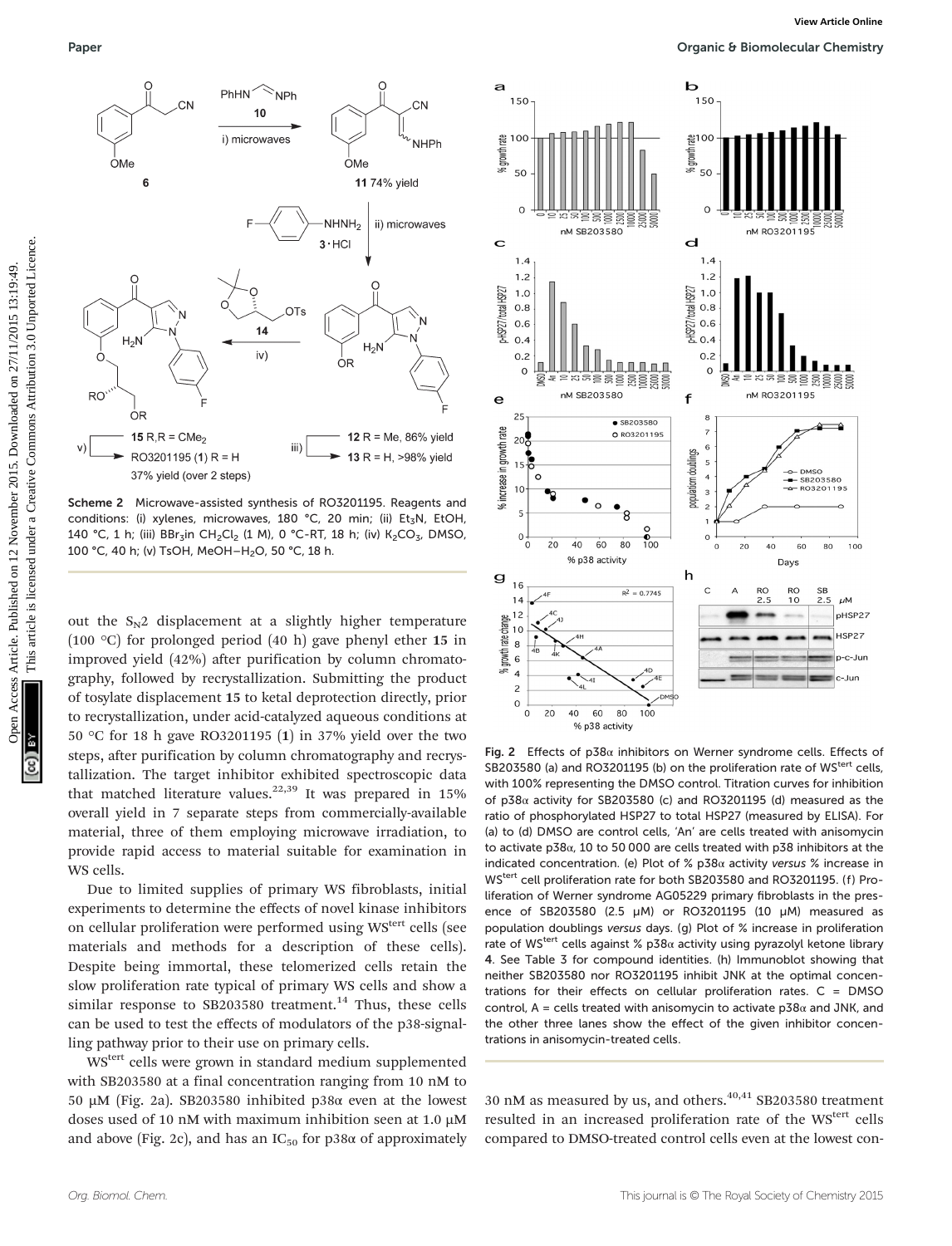centration used, with the effect on proliferation rate increasing steadily with increasing SB203580 concentration and reaching a maximum between 2.5 µM and 10 µM. When the level of p38α activity was plotted against the effects upon proliferation rate a sigmoid curve was found (Fig. 2e). At 2.5 µM SB203580 resulted in an increase in proliferation rate of approximately 22% compared to DMSO controls (Fig. 2a and e).

RO3201195 has an  $IC_{50}$  of approximately 190 nM with maximal inhibition between 2.5 and 10  $\mu$ M.<sup>39</sup> In this work, RO3201195 inhibited p38α at a minimum concentration of 25 nM, with the maximal effect seen at 10.0  $\mu$ M (Fig. 2d). RO3201195 had an increasing effect on the proliferation rate of WS<sup>tert</sup> cells up to 10.0 µM concentration, thereafter becoming inhibitory (Fig. 2b). As seen for SB203580, when the level of p38α activity was plotted against the effects of RO3201195 upon proliferation rate a sigmoid curve was found (Fig. 2e): indeed the curve was essentially identical with the curve obtained using SB203580. The maximal increase seen in the proliferation rate of WS<sup>tert</sup> cells was 19% at 10.0  $\mu$ M (Fig. 2b and e).

The above data show that the optimal concentration of these inhibitors for the maximal effects on WS<sup>tert</sup> cells are 2.5 µM for SB203580 and 10.0 µM for RO3201195. The inhibitors completely inhibited p38α but did not inhibit total JNK activity in WS<sup>tert</sup> cells at these concentrations as measured by analyzing the phosphorylation of their downstream targets HSP27 and c-Jun by immunoblot (Fig. 2h).  $WS<sup>tert</sup>$  cells are stimulated with anisomycin that activates p38α and JNKs as shown by the increased presence of the band in the A lane of the p-HSP27 panel, and the apperance of the doublet in the p-c-Jun and c-Jun panels (Fig. 2h). RO3201195 at 10.0 µM and SB203580 at 2.5 µM concentration reduced the p-HSP27 band to the level seen in the unstimulated control (C lane), but had no effect on the doublet seen in p-c-Jun and c-Jun. Open C 8 Bomotecular Chemistry<br>
Second of Articles. Published on 2015. The contention and conclusion and conclusion and contention and contention and the set of Articles. The contention of the contention of the component

We next used the  $p38\alpha$  inhibitors on the primary Werner syndrome fibroblast strain WAG05229 that was close to replicative senescence to determine their effects on cellular senescence. For SB203580 a concentration of 2.5 µM was used, whereas for RO3201195 10.0 μM concentration was employed, as these were the lowest concentrations that resulted in maximal proliferation rate and 100% p38α inhibition (see Fig. 2). The cells were re-fed with DMEM containing the inhibitors as described previously.<sup>15</sup> DMSO-treated fibroblasts proliferated very slowly and only achieved a single population doubling in the 88 days of the experiment (Fig. 2f). Inhibitor treated cells, however, had a much elevated proliferation rate, and managed approximately 7.5 population doublings prior to growth arrest (Fig. 2f ). There was essentially no difference whichever inhibitor was used. Thus, as the effects of these inhibitors on WS cells are essentially identical and yet they show very different kinase specificity profiles at the concentrations used (the only common denominator being p38), the conclusion is that the effects on proliferation seen in both WStert cells and primary WS fibroblasts result from the inhibition of p38α.

Table 3 Pyrazolyl ketone library 4 studied in WStert cells<sup>8</sup>

| $\overline{\mathbf{4}}$                                                 | $R^1$                                                         | $R^2$                                                                                                                                                                            |                                                  |
|-------------------------------------------------------------------------|---------------------------------------------------------------|----------------------------------------------------------------------------------------------------------------------------------------------------------------------------------|--------------------------------------------------|
| A<br>${\bf B}^b$<br>$\mathbf C$<br>D<br>E<br>F<br>H<br>I<br>J<br>K<br>L | OMe<br>OMe<br>Н<br>Н<br>Н<br>Н<br>Н<br>OMe<br>OMe<br>Н<br>OMe | 4-Iodophenyl<br>4-Fluorophenyl<br>4-Fluorophenyl<br>4-Bromophenyl<br>2,6-Dichlorophenyl<br>2,4-Difluorophenyl<br>Phenyl<br>4-Tolyl<br>Methyl<br>4-Chloromethyl<br>4-Chloromethyl | N<br>$H_2$ N<br>$\mathsf{R}^2$<br>$\mathsf{R}^1$ |

<sup>*a*</sup> See ref. 22 for preparation.  $\frac{b}{b}$  Corresponds with compound 12 from Scheme 2.

Finally, we used a pyrazolyl ketone library 4 (Table 3) of compounds related to  $RO3201195^{22}$  for their effects on the proliferation of  $WS<sup>tert</sup>$  cells (Fig. 2g). These were used at a concentration of 1.5 μM that resulted in a varied degree of  $p38α$ inhibition from approximately 5% to greater than 95% (Fig. 2g and ref. 22). When the effect on the proliferation rate of WS<sup>tert</sup> cells by this pyrazolyl ketone library were plotted against the % p38α activity (as assessed by ELISA<sup>22</sup>), a linear response was seen (Fig. 2g), providing further support that these effects on cellular proliferation are due to p38α inhibition.

The data presented in this paper showing that RO3201195 has essentially identical effects on the proliferation of WS cells as SB203580, and that the proliferation rate is dependent on p38 activity, provide very strong support that the prevention of premature senescence seen in WS fibroblasts by SB203580 reported previously<sup>13</sup> is via p38 $\alpha$  signalling. If premature cellular senescence does underlie the accelerated ageing seen in WS individuals, these data also provide further support that the use of p38 inhibitors in vivo may alleviate this accelerated ageing.<sup>16</sup> Finally, RO3201195 is shown to be a useful tool for the dissection of signalling pathways in human cells, as it is efficacious, relatively potent and is more kinase selective than  $SB203580.<sup>20</sup>$  In addition, it has shown therapeutic efficacy in vivo in rats in regulating cytokine production upon LPS challenge, $^{20}$  so may prove useful for future in vivo use.

### Experimental

### Materials and methods

Commercially available reagents were used without further purification; solvents were dried by standard procedures. Light petroleum refers to the fraction with bp 40–60 °C and ether refers to diethyl ether. Unless otherwise stated, reactions were performed under an atmosphere of air. Flash chromatography was carried out using Merck Kieselgel 60 H silica or Matrex silica 60. Analytical thin layer chromatography was carried out using aluminium-backed plates coated with Merck Kieselgel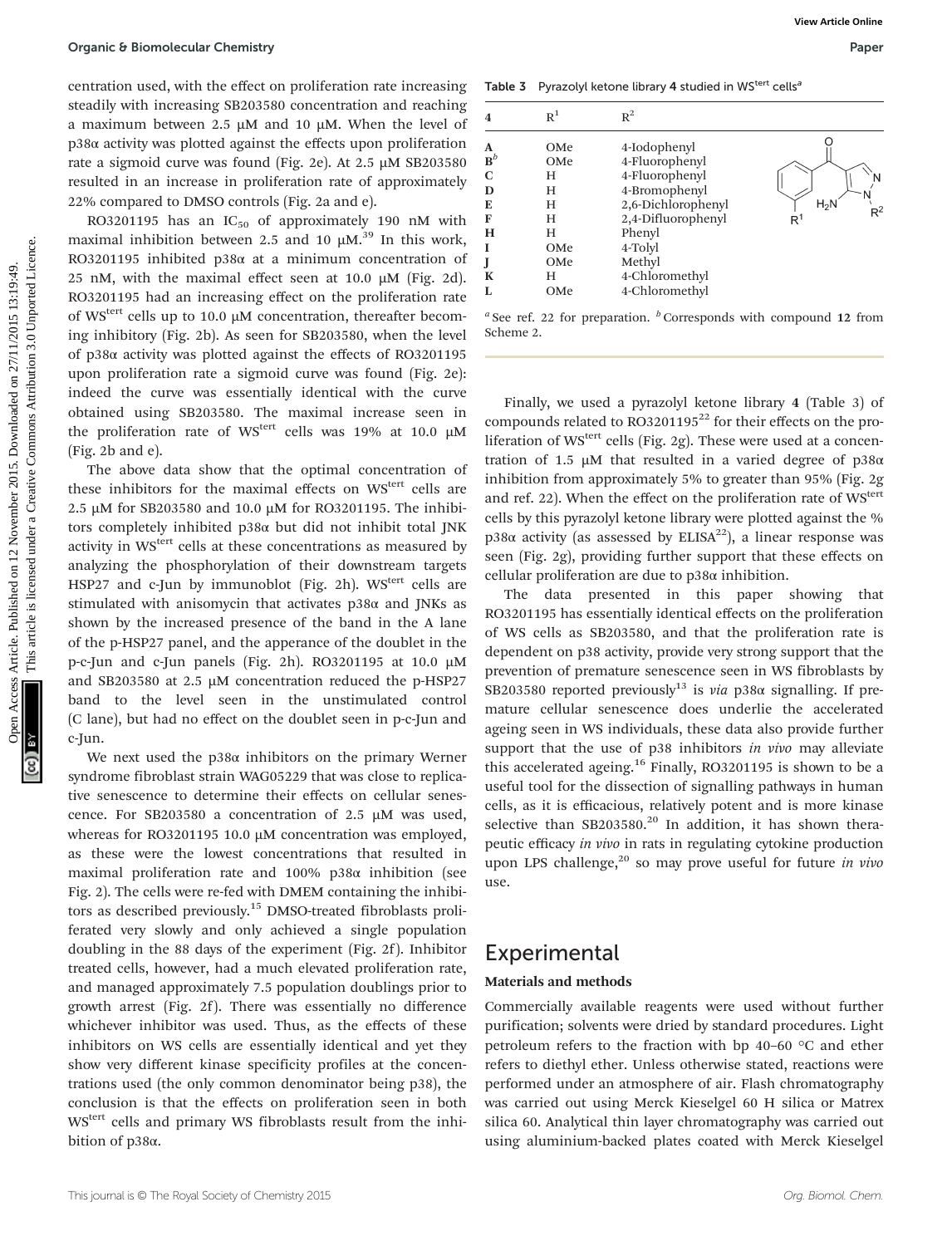Paper **Paper Paper Paper Paper Paper Paper Paper Chemistry Organic & Biomolecular Chemistry** 

60  $GF<sub>254</sub>$  that were visualised under UV light (at 254 and/or 360 nm). Microwave irradiation experiments were performed in a sealed Pyrex tube using a self-tunable CEM Discover or CEM Explorer focused monomodal microwave synthesizer at the given temperature using the instrument's in-built IR temperature measuring device, by varying the irradiation power (initial power given in parentheses).

Fully characterized compounds were chromatographically homogeneous. Melting points were determined on a Kofler hot stage apparatus or Stanford Research Systems Optimelt and are uncorrected. Specific rotations were measured at the indicated temperature (in °C) using a ADP440 polarimeter (Bellingham + Stanley) at the sodium D line and are given in deg cm<sup>3</sup> g<sup>-1</sup> dm<sup>-1</sup> with concentration  $c$  in 10<sup>-2</sup> g cm<sup>-3</sup>. Infrared spectra were recorded in the range 4000–600 cm−<sup>1</sup> on a Perkin-Elmer 1600 series FTIR spectrometer using an ATR probe or using KBr disks or as a nujol mull for solid samples and thin films between NaCl plates for liquid samples and are reported in cm−<sup>1</sup> . NMR spectra were recorded using a Varian VNMRS instrument operating at 400 or 500 MHz or a Bruker Avance III 400 MHz for  $^1\mathrm{H}$  spectra and 101 or 126 MHz for  $^{13}\mathrm{C}$ spectra; *J* values were recorded in Hz and multiplicities were expressed by the usual conventions. Low resolution mass spectra were determined using a Waters Q-TOF Ultima using electrospray positive ionization, A Waters LCT premier XE using atmospheric pressure chemical ionization (APcI), an Agilent 6130 single quadrupole with an APcI/electrospray dual source, a Fisons Instrument VG Autospec using electron ionization at 70 eV (low resolution) or a ThermoQuest Finnigan LCQ DUO electrospray, unless otherwise stated. TOFMS refers to time-of-flight mass spectrometry, ES refers to electrospray ionization, CI refers to chemical ionization (ammonia), FTMS refers to Fourier transform mass spectrometry, NSI refers to nano-electrospray ionization and EI refers to electron ionization. A number of high resolution mass spectra were obtained courtesy of the EPSRC Mass Spectrometry Service at University College of Wales, Swansea, UK using the ionization methods specified. Paper<br> **Opene:** 8 Opene: 8 November 2015. The second one of the second one and the second one and the second one and the second of the second one and the second of the second of the second of the second of the second of t

#### Synthetic procedures

3-Methoxybenzoylacetonitrile (6) by Claisen ester condensation using LDA as base (Table 2, entry 6). *n*-BuLi (2.5 M in hexanes; 5.3 mL, 13.2 mmol) was added dropwise to a stirred solution of DIPA (1.9 mL, 13.6 mmol) in dry THF (2 mL) at 0 °C under Ar, and the mixture was stirred at 0 °C for 10 min. In a separate flask, a solution of methyl 3-methoxybenzoate (9) (1.1 g, 6.6 mmol) and dry acetonitrile (0.5 mL, 9.5 mmol) in dry THF (5 mL) was cooled to −50 °C. The cold LDA solution was added dropwise and the reaction mixture was stirred at −50 °C for 3 h. Saturated aqueous NH4Cl solution (10 mL) was then added. The solution was allowed to warm to room temperature, extracted with EtOAc  $(3 \times 20 \text{ mL})$ , washed with aqueous HCl solution (1 M; 20 mL) and brine (20 mL), dried  $(MgSO<sub>4</sub>)$  and evaporated *in vacuo*. Purification by column chromatography on silica gel (dry load), gradient eluting with hexanes to EtOAc-hexanes (2:3), gave the *title compound* 

(0.82 g, 70%) as a yellow solid, mp 86.3–87.4 °C (MeOH) (lit., <sup>42</sup>) mp 87-88 °C) (Found [ES]: 198.0523. C<sub>10</sub>H<sub>9</sub>NO<sub>2</sub>Na [MNa] requires 198.0525); IR (neat)  $\nu_{\text{max}}/\text{cm}^{-1}$  2948 (CH str.), 2252  $(C=$ N str.), 1694 (C=O str.), 1580 (CC), 1451 (CH), 1258 (C-O), 1012 (C-O); <sup>1</sup>H NMR (500 MHz, CDCl<sub>3</sub>)  $\delta$ <sub>H</sub>/ppm 7.49-7.41 (3H, 2-, 5- and 6-CH), 7.21 (1H, d,  $J = 8$ , 4-CH), 4.07 (2H, s, CH<sub>2</sub>), 3.88 (3H, s, Me); <sup>13</sup>C NMR (126 MHz, CDCl<sub>3</sub>)  $\delta$ <sub>C</sub>/ppm 186.9 (C), 160.2 (3-C), 135.7 (1-C), 130.1 (5-CH), 121.2 (4-CH), 120.9  $(6\text{-}CH)$ , 113.6 (CN), 112.8 (2-CH), 55.6 (Me), 29.4 (CH<sub>2</sub>);  $m/z$  (EI) 175  $(M^{*+}, 36\%), 135$   $([M - CH_2CN]^+, 100)$ .

3-Methoxybenzoylacetonitrile (6) by Claisen ester condensation using NaH as base (Table 2, entry 5). NaH (60% dispersion in mineral oil; 0.49 g, 12.0 mmol) was added portionwise to a stirred solution of dry MeCN (0.65 mL, 20.3 mmol) in dry toluene (5 mL) at 0  $\degree$ C under Ar, and the mixture was warmed to room temperature and stirred for 2 h. The reaction mixture was then cooled to 0 °C before dropwise addition of a solution of methyl 3-methoxybenzoate (9) (1.05 g, 6.3 mmol) in dry toluene (5 mL). Once complete, the solution was allowed to warm to room temperature and stirred at 90 °C for 16 h. After cooling, the reaction mixture was filtered and the filtrate was extracted with water (20 mL). The isolated solids were then dissolved in the aqueous extract, acidified to pH 3–4 using aqueous HCl solution (1 M), extracted with EtOAc (3  $\times$ 20 mL), dried  $(Na_2SO_4)$  and evaporated in vacuo. Purification by column chromatography on silica gel (dry load), gradient eluting with hexanes to EtOAc–hexanes (2 : 3), and recrystallization (EtOAc–hexanes) gave the title compound (0.36 g, 34%) as a colourless solid, mp 87.3–88.2  $\degree$ C (EtOAc) (lit.,<sup>42</sup> mp 87–88 °C), with identical spectroscopic properties.

3-Methoxybenzoylacetonitrile (6) by Heck coupling, followed by enol ether hydrolysis (Table 1). 3-Methoxyacrylonitrile (5) (0.28 g, 3.40 mmol) was added to a stirred solution of 3-iodoanisole (0.20 g, 0.86 mmol), base (1.71 mmol), tetrabutylammonium bromide (27 mg, 86 µmol) and Pd(OAc)<sub>2</sub> (19 mg, 86  $\mu$ mol) in water–MeCN  $(3:1)$   $(3 \text{ mL})$  under Ar and the mixture was heated at 90 °C for 20 h (entries 1 and 2) or irradiated at 130 °C or 140 °C for 1-1.5 h in a pressure-rated glass vial (10 mL) using a CEM Discover microwave synthesizer (entries 3–6) by moderating the initial power (150 W). After cooling, the solution was partitioned between water and EtOAc and the aqueous layer was further extracted with EtOAc ( $2 \times$ 10 mL). The organic extracts were combined, washed with brine (20 mL), dried (Na<sub>2</sub>SO<sub>4</sub>) and evaporated in vacuo. The crude residue was dissolved in MeOH (2 mL) in air and concentrated HCl was added (10.2 M; 0.5 mL). The mixture was irradiated at 110 °C for 1 h in a pressure-rated glass vial (10 mL) using a CEM Discover microwave synthesiser by moderating the initial power (150 W). After cooling in a flow of compressed air, the solution was partitioned between water and EtOAc, and the aqueous layer was further extracted with EtOAc  $(2 \times 10 \text{ mL})$ . The organic extracts were combined, washed with brine (20 mL), dried and evaporated in vacuo. Purification by column chromatography on silica gel (dry load), gradient eluting with hexanes to EtOAc-hexanes  $(2:3)$ , gave the *title compound* as a yellow solid, mp 87.0-87.6  $\degree$ C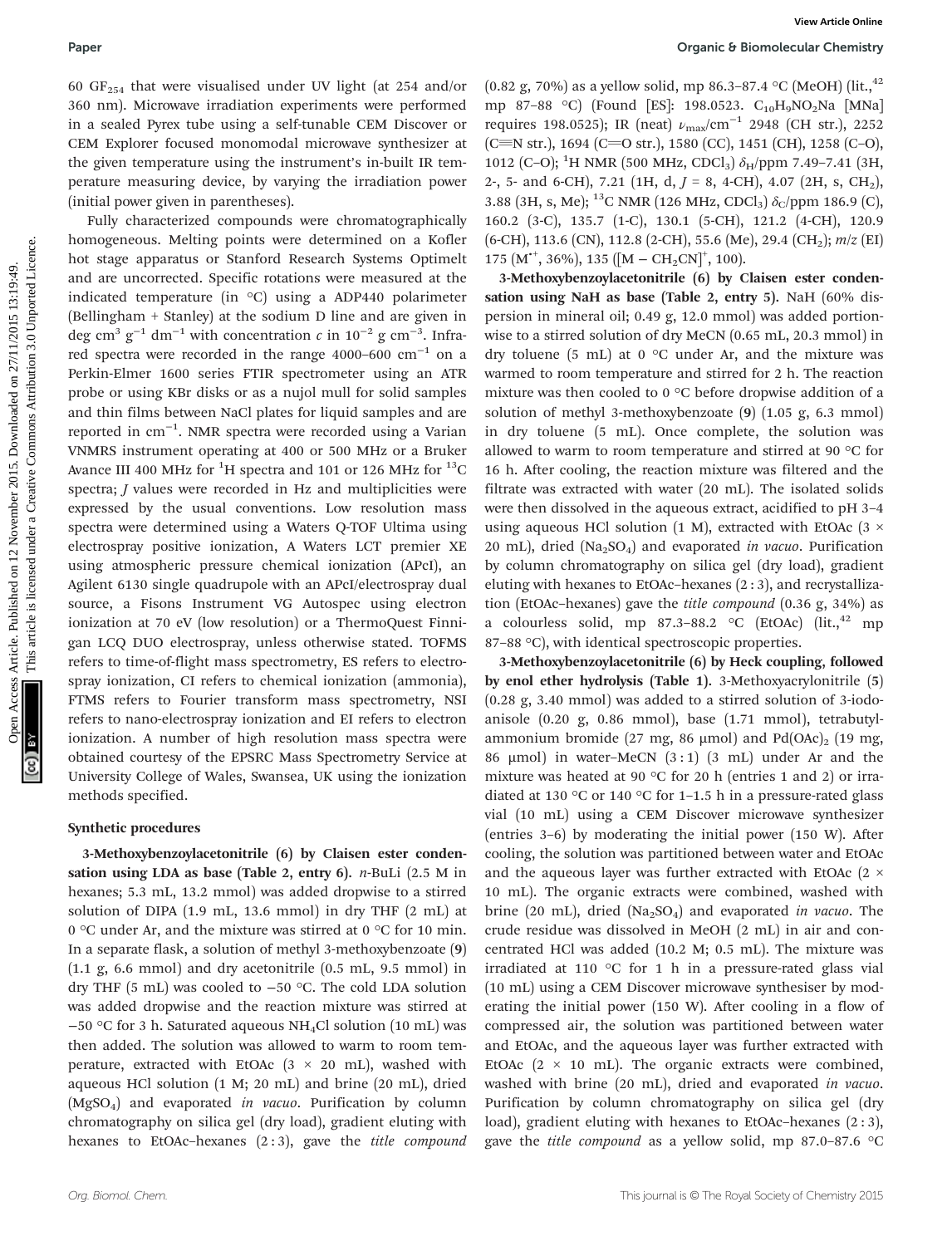(MeOH) (lit., $^{42}$  mp 87–88 °C), with identical spectroscopic properties.

(E)- and (Z)-3-Methoxy-3-(3-methoxyphenyl)prop-2-enenitrile (7) by Heck coupling. 3-Methoxyacrylonitrile (5) (0.72 g, 8.7 mmol) was added to a stirred solution of potassium carbonate (0.63 g, 4.5 mmol), tetrabutylammonium bromide (80 mg, 0.24 mmol), 3-iodoanisole (0.47 g, 2.0 mmol) and palladium acetate (50 mg, 0.20 mmol) in water-MeCN  $(4:1)$ (12 mL) under Ar and the solution was stirred at 90 °C for 24 h. After cooling, the solution was partitioned between water and EtOAc and the aqueous layer was further extracted with EtOAc  $(2 \times 20$  mL). The organic extracts were combined, washed with brine (20 mL), dried (Na<sub>2</sub>SO<sub>4</sub>) and evaporated in vacuo. Purification by column chromatography on silica gel (dry load), gradient eluting with hexanes to EtOAc–hexanes (15:85), gave the *title compounds* (0.26 g, 68%;  $Z: E(1:2)$ ) as yellow oils  $[R_f \ 0.5 \ (Z)$ -7 and 0.3  $(E)$ -7 in EtOAc-light petroleum  $(1:4)$ ] (Found [ES]: 212.0679.  $C_{11}H_{11}NO_2Na$  [MNa] requires 212.0682); IR (neat)  $\nu_{\text{max}}/\text{cm}^{-1}$  3069 (C–H str.), 2950 (C–H str.), 2198 (C=N str.), 1605 (C=C str.), 1579 (C-C str.), 1437 (C-H bend), 1215 (C–O str.), 1117 (C–O str.), 1047 (C–O str.); <sup>1</sup>H NMR (500 MHz, CDCl<sub>3</sub>)  $\delta_{\text{H}}$ /ppm [(Z)-7] 7.31 (1H, t, J = 8, 5'-CH), 7.11 (1H, d,  $J = 8$ , 6'-CH), 7.06 (1H, s, 2'-CH), 7.00 (1H, d,  $J = 8$ , 3'-CH), 4.96 (1H, s, 2-CH), 4.24 (3H, s, 3-OMe), 3.84 (3H, s, 3'-OMe);  $\delta_H$ /ppm [(E)-7] 7.40-7.33 (2H, 5',6'-CH), 7.30 (1H, s, 2'-CH), 7.03 (1H, d,  $J = 7$ , 4'-CH), 4.65 (1H, s, 2-CH), 3.85 (6H, app s, 3- and 3'-OMe);  $^{13}$ C NMR (126 MHz, CDCl<sub>3</sub>)  $\delta$ <sub>C</sub>/ppm [(Z)-7] 170.9 (3-C), 159.7 (3'-C), 135.3 (1'-C), 129.7 (5'-CH), 118.9 (6′-CH), 117.3 (CN), 116.7 (4′-CH), 112.2 (2′-CH), 71.2 (2-CH), 59.6 (3-OMe), 55.4 (3'-OMe);  $\delta_C$ /ppm [(E)-7] 173.0 (3-C), 159.4 (3′-C), 134.1 (1′-C), 129.5 (5′-CH), 120.3 (6′-CH), 118.4 (CN), 117.4 (4′-CH), 112.9 (2′-CH), 69.9 (2-CH), 56.8 (3-OMe), 55.4 (3'-OMe); m/z (EI) 189 (M<sup>++</sup>, 100%), 132 (29), 69 (39). Open C Bomedecular Chemisty<br>
(McOH) [It,<sup>cl</sup> mp  $\sigma$ : 8: s<sup>1</sup>., with identical spectroscepic benzies ais folial de 11/2 De 2013. Downloaded in the Creative information and the Creative information and the Creative informa

Methyl 3-methoxybenzoate (9) using conductive heating. A catalytic amount of concentrated  $H_2SO_4$  (0.01 mL, 0.20 mmol) was added to a stirred solution of 3-methoxybenzoic acid (8) (1.48 g, 9.7 mmol) in MeOH (10 mL) and the mixture was stirred at reflux for 3 h. After cooling to room temperature, the solvent was evaporated in vacuo and the residue was partitioned between water and  $Et<sub>2</sub>O$ . The ethereal solution was washed with saturated aqueous  $NAHCO<sub>3</sub>$  solution, dried (Na<sub>2</sub>SO<sub>4</sub>) and evaporated in vacuo to give the title compound (1.45 g, 90%) as a colourless oil (Found [ES]: 189.0520.  $C_9H_{10}O_3$ Na [MNa] requires 189.0522); IR (neat)  $\nu_{\text{max}}/(\text{cm}^{-1} 2953)$ (C–H str.), 1718 (C=O str.), 1601 (CC str.), 1276 (C–O str.), 1221 (C-O str.); <sup>1</sup>H NMR (500 MHz, CDCl<sub>3</sub>)  $\delta_{\rm H}$ /ppm 7.64 (1H,  $d, J = 8, 6\text{-CH}$ , 7.57 (1H, br. s, 2-CH), 7.35 (1H, t,  $J = 8, 5\text{-CH}$ ), 7.11 (1H, dd,  $J = 8$ , 2, 4-CH), 3.92 (3H, s, CO<sub>2</sub>Me), 3.86 (3H, s, OMe); <sup>13</sup>C NMR (126 MHz, CDCl<sub>3</sub>)  $\delta_C$ /ppm 166.9 (C), 159.6 (3-C), 131.5 (1-C), 129.3 (5-CH), 122.0 (6-CH), 199.5 (4-CH), 144.0 (2-CH), 55.4 (OMe), 52.1 (CO<sub>2</sub>Me);  $m/z$  (EI): 166  $(M^{*+}, 14\%), 135 ([M - OMe]<sup>+</sup>, 39), 93 (100).$ 

Methyl 3-methoxybenzoate (9) using microwave irradiation. A catalytic amount of concentrated  $H_2SO_4$  (0.01 mL, 0.20 mmol) was added to a stirred solution of 3-methoxybenzoic acid  $(8)$   $(1.48 \text{ g}, 9.7 \text{ mmol})$  in MeOH  $(10 \text{ mL})$  and the mixture was irradiated at 110 °C for 10 min in a pressure-rated glass tube (35 mL) using a CEM Discover microwave synthesizer by moderating the initial power (200 W). After cooling in a flow of compressed air, the solvent was evaporated in vacuo and the residue was partitioned between water and  $Et<sub>2</sub>O$ . The ethereal solution was washed with saturated aqueous  $NaHCO<sub>3</sub>$ solution, dried  $(Na_2SO_4)$  and evaporated *in vacuo* to give the title compound (1.52 g, 94%) as a colourless oil, with identical physical and spectroscopic properties.

2-(3-Methoxybenzoyl)-3-(phenylamino)acrylonitrile (11). A solution of 3-methoxybenzoylacetonitrile (6) (0.20 g, 1.1 mmol) and  $N, N'$ -diphenylformamidine (10) (0.24 g, 1.2 mmol) in dry xylenes (7.5 mL) was irradiated at 180 °C under Ar for 20 min in a pressure-rated glass tube (35 mL) using a CEM Discover microwave synthesizer by moderating the initial power (200 W). After cooling in a stream of compressed air, the solution was diluted with hexanes to give a precipitate. Isolation by gravity filtration gave the title compound (0.23 g, 74%) as a colourless solid, mp 107.4-108.8 °C (lit.,<sup>22</sup> mp 105 °C) (Found [ES]: 279.1126.  $C_{17}H_{15}N_2O_2$  [MH] requires 279.1128); IR (neat)  $\nu_{\text{max}}/\text{cm}^{-1}$  3062 (C–H str.), 2921 (C–H str.), 2204 (C≡N str.), 1634 (C=O str.), 1596 (N-H bend), 1571 (C-C str.), 1392 (C-C str.), 1313 (C–N str.), 1225 (C–O str.), 1044 (C–O str.), 990 (C–H bend), 867 (N-H wag); <sup>1</sup>H NMR (500 MHz, CDCl<sub>3</sub>)  $\delta_{\text{H}}$ /ppm 12.76 (1H, d,  $J = 12$ , NH), 8.06 (1H, d,  $J = 12$ , 3-CH), 7.57 (1H, d,  $J = 8$ , 6'-CH), 7.46 (3H, m, 2'-, 3", and 5"-CH), 7.40 (1H, t,  $J =$ 8, 5′-CH), 7.30 (1H, m, 4″-CH), 7.23 (2H, d, J = 8, 2″- and 6"-CH), 7.11 (1H, d,  $J = 8$ , 6'-CH), 3.89 (3H, s, Me); <sup>13</sup>C NMR (126 MHz, CDCl<sub>3</sub>)  $\delta$ <sub>C</sub>/ppm 192.1 (C), 159.6 (3'-C), 154.1 (3-CH), 139.2 (1′-C), 138.1 (1″-C), 130.2 (3″, 5″-CH), 129.4 (5′-CH), 126.6 (4″-CH), 120.5 (6′-CH), 120.3 (1-CN), 118.9 (4′-CH), 117.9 (2″, 6″-CH), 112.7 (2′-CH), 83.5 (2-C), 55.5 (Me); m/z (EI): 278  $(M^{*+}, 49\%), 277 ([M - H]^{+}, 100), 135 (52).$ 

[5-Amino-1-(4-fluorophenyl)-1H-pyrazol-4-yl]-3-methoxyphenyl ketone (12). A mixture of 2-(3-methoxybenzoyl)-3-(phenylamino)acrylonitrile (11) (0.13 g, 0.46 mmol), 4-fluorophenylhydrazine hydrochlororide (3·HCl) (73 mg, 0.47 mmol) and triethylamine (20 µL, 140 µmol) in ethanol (3 mL) was irradiated at 140 °C for 1 h in a pressure-rated glass vial (10 mL) using a CEM Discover microwave synthesizer by moderating the initial power (150 W). After cooling in a stream of compressed air, the solvent was evaporated in vacuo. Purification by column chromatography on silica gel (dry load), gradient eluting with hexanes to EtOAc–hexanes  $(3:7)$ , gave the *title* compound (0.11 g, 86%) as a pink solid, mp 130.1-132.0 °C (Found [ES]: 312.1138.  $C_{17}H_{15}FN_3O_2$  [MH] requires 312.1143); IR (neat)  $\nu_{\text{max}}/\text{cm}^{-1}$  3318 (N–H str.), 2925 (C–H str.), 1610 (C=O str.), 1595 (N-H bend), 1539 (C-C str.), 1286 (C-N str.), 1223 (C-O str.), 1051 (C-O str.), 838 (N-H wag); <sup>1</sup>H NMR (400 MHz, CDCl<sub>3</sub>)  $\delta_H$ /ppm 7.81 (1H, s, 3-CH), 7.56 (2H, m, 2', 6′-CH), 7.42 (2H, m, 5″, 6″-CH), 7.35 (1H, s, 2″-CH), 7.25 (2H, m, 3', 5'-CH), 7.11 (1H, m, 4"-CH), 6.04 (2H, bs, exch. D<sub>2</sub>O, NH<sub>2</sub>), 3.89 (3H, s, Me); <sup>13</sup>C NMR (101 MHz, CDCl<sub>3</sub>)  $\delta_C$ /ppm 189.4 (C), 162.2 (d,  $^{1}$ J<sub>CF</sub> = 250, 4'-CF), 159.8 (3"-C), 150.6 (5-C), 142.0 (3-CH), 141.1 (1"-C), 133.3 (d,  $^{4}J_{CF}$  = 4, 1'-C), 129.5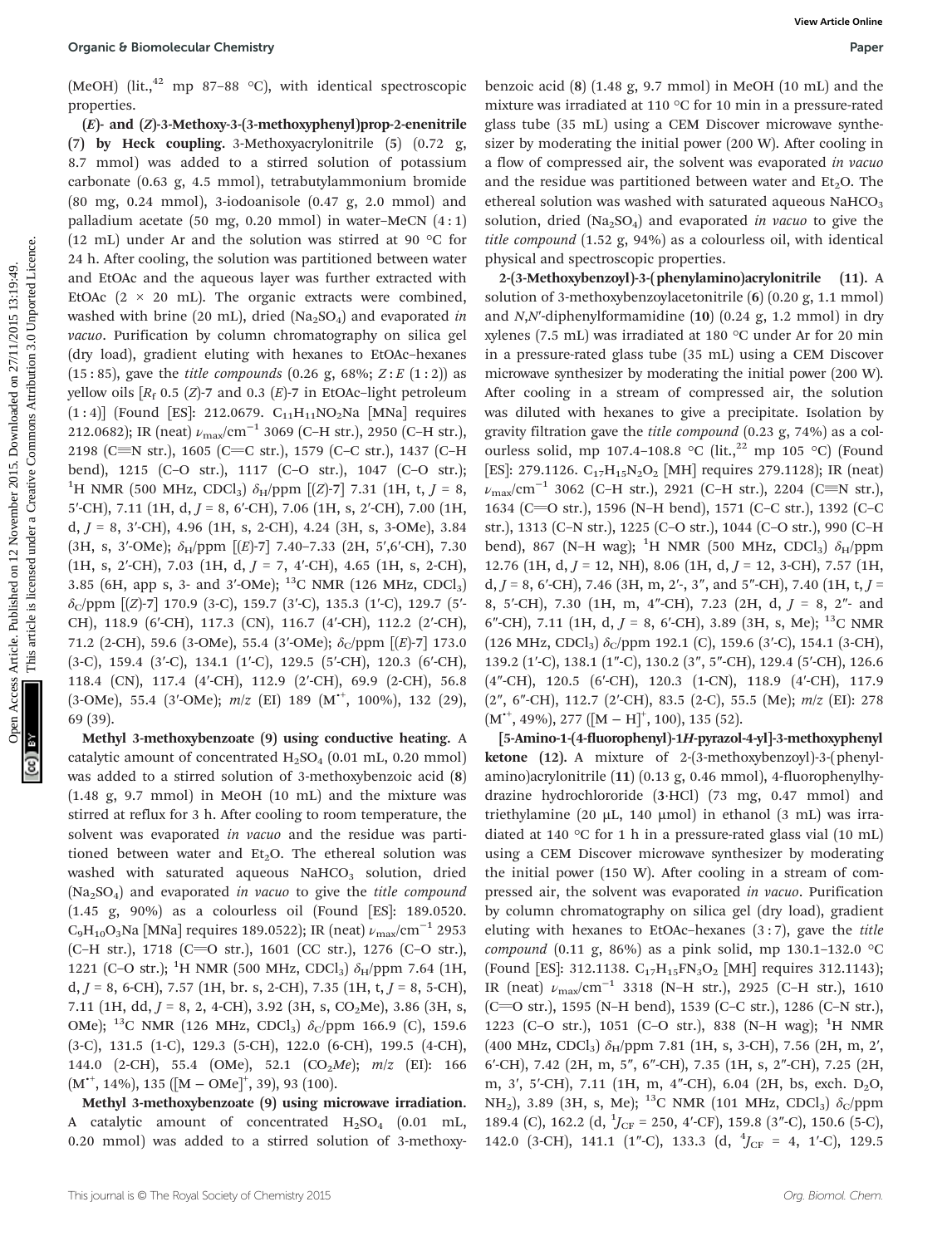$(5"$ -CH), 126.1  $(d, {}^{3}J_{CF} = 9, 2', 6'$ -CH), 120.7  $(6"$ -CH), 117.8  $(4"$ -CH), 116.9 (d,  ${}^{2}J_{CF}$  = 23, 3', 5'-CH), 113.0 (2"-CH), 104.8 (4-C), 55.4 (OMe); m/z (APcI) 312 (MH<sup>+</sup>, 100%).

[5-Amino-1-(4-fluorophenyl)-1H-pyrazol-4-yl]-3-hydroxyphenyl ketone (13). Boron tribromide solution (1 M in  $CH_2Cl_2$ ; 1.7 mL, 1.70 mmol) was added dropwise to a solution of [5-amino-1-(4-fluorophenyl)-1H-pyrazol-4-yl]-3-methoxyphenyl ketone (12) (0.10 g, 0.34 mmol) in dry  $CH_2Cl_2$  (1 mL) at 0 °C under Ar. The mixture was allowed to warm to room temperature and stirred for 20 h. Water (15 mL) was then added cautiously and the mixture was extracted with EtOAc  $(3 \times 15 \text{ mL})$ . The organic extracts were combined, washed with brine, dried (MgSO<sub>4</sub>) and evaporated in vacuo to give the title compound (0.10 g, quant.) as a brown solid, mp 192.2-194.9  $\,^{\circ}$ C (Found [ES]: 298.0984.  $C_{16}H_{13}FN_3O_2$  [MH] requires 298.0986); IR (neat)  $\nu_{\text{max}}/\text{cm}^{-1}$  3320 (N–H str.), 3204 (br. O–H), 3072 (C–H str.), 1610 (C=O str.), 1592 (N-H bend), 1538 (C-C str.), 1310 (C-N str.), 1126 (C-O str.), 841 (N-H wag); <sup>1</sup>H NMR (500 MHz, CD<sub>3</sub>OD)  $\delta_H$ /ppm 7.78 (1H, s, 3-CH), 7.59 (2H, m, 2', 6'-CH), 7.37–7.29 (3H, 3′, 5′- and 5″-CH), 7.23 (1H, d, J = 7, 6″-CH), 7.18 (1H, s, 2"-CH), 7.00 (1H, dd,  $J = 7$ , 1, 4"-CH); <sup>13</sup>C NMR  $(100 \text{ MHz}, \text{CD}_3\text{OD}) \delta_{\text{C}}/ppm$  191.6 (C), 164.1 (d,  $^1J_{\text{CF}}$  = 247, 4'-CF), 159.2 (3″-C), 153.4 (5-C), 143.6 (3-CH), 142.7 (1″-C), 135.0  $(d, {}^{4}J_{CF} = 3, 1'-C), 131.1 (5''-CH), 128.5 (d, {}^{3}J_{CF} = 9, 2', 6'-CH),$ 120.6 (6"-CH), 120.1 (4"-CH), 118.0 (d,  ${}^{3}J_{CF}$  = 24, 3', 5'-CH), 116.0 (2"-CH), 105.7 (4-C);  $m/z$  (EI) 297 (M<sup>++</sup>, 91%), 296  $([M - H]^+, 100), 204 (31).$ Open Access Article. Published on 12 November 2015. Downloaded on 27/11/2015 13:19:49. This article is licensed under a [Creative Commons Attribution 3.0 Unported Licence.](http://creativecommons.org/licenses/by/3.0/) **[View Article Online](http://dx.doi.org/10.1039/c5ob02229k)**

5-Amino-1-(4-fluorophenyl)-4-{3-[2(S)-3-dihydroxypropoxy] benzoyl}pyrazole (RO3201195) (1). (S)-2,2-Dimethyl-1,3-dioxolan-4-ylmethyl p-toluenesulfonate (14) (0.60 mL, 2.5 mmol) and anhydrous  $K_2CO_3$  (0.59 g, 4.25 mmol) were added to a solution of [5-amino-1-(4-fluorophenyl)-1H-pyrazol-4-yl]-3 hydroxyphenyl ketone (13) (0.48 g, 1.61 mmol) in dry DMSO (15 mL) under argon and the mixture was heated at 100 °C for 40 h. After cooling, the solution was diluted with water (25 mL) and extracted with EtOAc ( $3 \times 20$  mL). The organic extracts were combined, washed with brine, dried  $(MgSO<sub>4</sub>)$  and evaporated in vacuo. Purification by column chromatography on silica gel (dry load), gradient eluting with light petroleum to EtOAc-light petroleum  $(2:3)$ , gave [5-amino-1- $(4$ -fluorophenyl)-1H-pyrazol-4-yl]  $\{3-[R]-2,2\text{-dimethyl-1},3\text{-dioxolan-4-yl}\}$ methoxy]phenyl} ketone (15), which was dissolved in MeOH– water  $(4:1)$   $(4 \text{ mL})$ . p-Toluene sulfonic acid monohydrate (40 mg, 0.21 mmol) was added and the solution was heated at 50 °C for 18 h. After cooling, the solvent was evaporated in vacuo. The residue was dissolved in EtOAc, washed with saturated aqueous  $NAHCO<sub>3</sub>$  solution, dried (MgSO<sub>4</sub>) and evaporated in vacuo. Purification by column chromatography on silica gel (dry load), gradient eluting with light petroleum to EtOAc, followed by recrystallization (EtOAc–hexanes) gave the title compound (0.22 g, 37%) as a colourless solid, mp 154.1-154.6 °C (EtOAc) (Found [ES]: 372.1353. C<sub>19</sub>H<sub>19</sub>FN<sub>3</sub>O<sub>4</sub> [MH] requires 372.1354);  $[\alpha]_{\text{D}}^{21}$  –28 (c 0.2, EtOAc);  $[\alpha]_{\text{D}}^{22}$  + 6.5 (c 0.6, MeOH); IR (neat)  $\nu_{\text{max}}/\text{cm}^{-1}$  3440 (N–H str.), 3330 (O–H str.), 3229 (O-H str.), 2896 (C-H str.), 1633 (C=O str.), 1597 (NH<sub>2</sub> str.), 1540 (C=N str.), 1498 (C–C str.), 1292 (C–O str.),

1222 (C-F str.), 1053 (C-O str.), 839 (NH<sub>2</sub> wag.); <sup>1</sup>H NMR  $(500 \text{ MHz}, d_6\text{-}DMSO) \delta_H$ /ppm 7.80 (1H, s, 3H), 7.61 (2H, m, 2', 6'-CH), 7.47-7.37 (3H, 3', 4'- and 5"-CH), 7.33 (1H, d,  $J = 7$ , 6"-CH), 7.25 (1H, m, 2"-CH), 7.14 (3H, 4"-CH and  $NH_2$ ), 4.95 (1H, bs, CHOH), 4.65 (1H, bs, CH<sub>2</sub>OH), 4.09 (1H, m, OCHH), 3.95 (1H, m, OCHH), 3.82 (1H, m, CHOH), 3.47 (2H, d,  $J = 5$ , CH<sub>2</sub>OH); <sup>13</sup>C NMR (126 MHz,  $d_6$ -DMSO)  $\delta$ <sub>C</sub>/ppm 187.5 (C), 161.1 (d,  $^{1}J_{CF}$  = 244, 4'-C), 158.7 (3"-C), 151.2 (5-C), 141.4  $(3\text{-CH})$ , 140.9  $(1"$ -C), 133.7  $(d, \frac{4}{J_{\text{CF}}} = 3, 1'-C)$ , 129.6  $(5"$ -CH), 126.4 (d,  ${}^{3}J_{CF}$  = 9, 2', 6'-CH), 120.1 (6"-CH), 117.8 (4"-CH), 116.3  $(d, \frac{2}{J_{CF}} = 23, 3', 5'$ -CH $), 113.3 (2"$ -CH $), 103.5 (4$ -C $), 69.9$ (CHOH), 69.8 (CH<sub>2</sub>O), 62.6 (CH<sub>2</sub>OH); m/z (EI) 371 (M<sup>++</sup>, 10%), 325 (33), 160 (100).

#### Cells and cell growth

Human adult dermal primary Werner syndrome AG05229 and AG03141 fibroblasts were obtained from the Coriell Cell Repositories (Camden, NJ, USA). WS<sup>tert</sup> cells are AG03141 fibroblasts that have been immortalised by the ectopic expression of human enzyme telomerase and have been described previously.<sup>14</sup>

Cells were grown in DMEM growth medium as previously described.<sup>15</sup> Cell proliferation rates for the WS<sup>tert</sup> cells were measured as cumulated population doublings (CPDs) divided by the number of days of the experiment concerned and expressed as a percentage of the proliferation rate of control cells (with the control being 100%). The number of CPDs achieved at each passage of the cells was calculated according to the formula: PDs =  $log(N_t/N_o)/log2$ , where  $N_t$  is number of cells counted and  $N<sub>o</sub>$  is number of cells seeded. For primary cells the CPDs were plotted versus days in culture. For assessing the effects of the various kinase inhibitors the culture medium was supplemented with the inhibitor dissolved in DMSO, with the medium being replaced daily. For controls an equivalent volume of the inhibitor solvent (DMSO) was added to the medium.

#### P38 inhibitor assay

The ability of SB203580 and RO3201195 to inhibit the p38α signalling pathway was tested in human immortalised HCA2 cells using an ELISA system (obtained from Cell Signalling, NEB, UK) as previously described.<sup>39</sup> Kinase activity was detected using antibodies specific for HSP27 and its phosphorylated form, the degree of activation being measured as the ratio of phospho-protein/total protein (Fig. 2d and e). In this system activation of p38α by anisomycin activates the kinase MK2 that then phosphorylates the small heat shock protein HSP27. As MK2 is the major HSP27 kinase, $43$  the activity of  $p38\alpha$  can be assessed by the phosphorylation status of HSP27.

#### Immunoblot assays for stress kinase activity in WS cells

The ability of SB203580 and RO3201195 to inhibit the p38α and JNK signalling pathways in WS<sup>tert</sup> cells was tested by immunoblot detection of the phosphorylated versions of their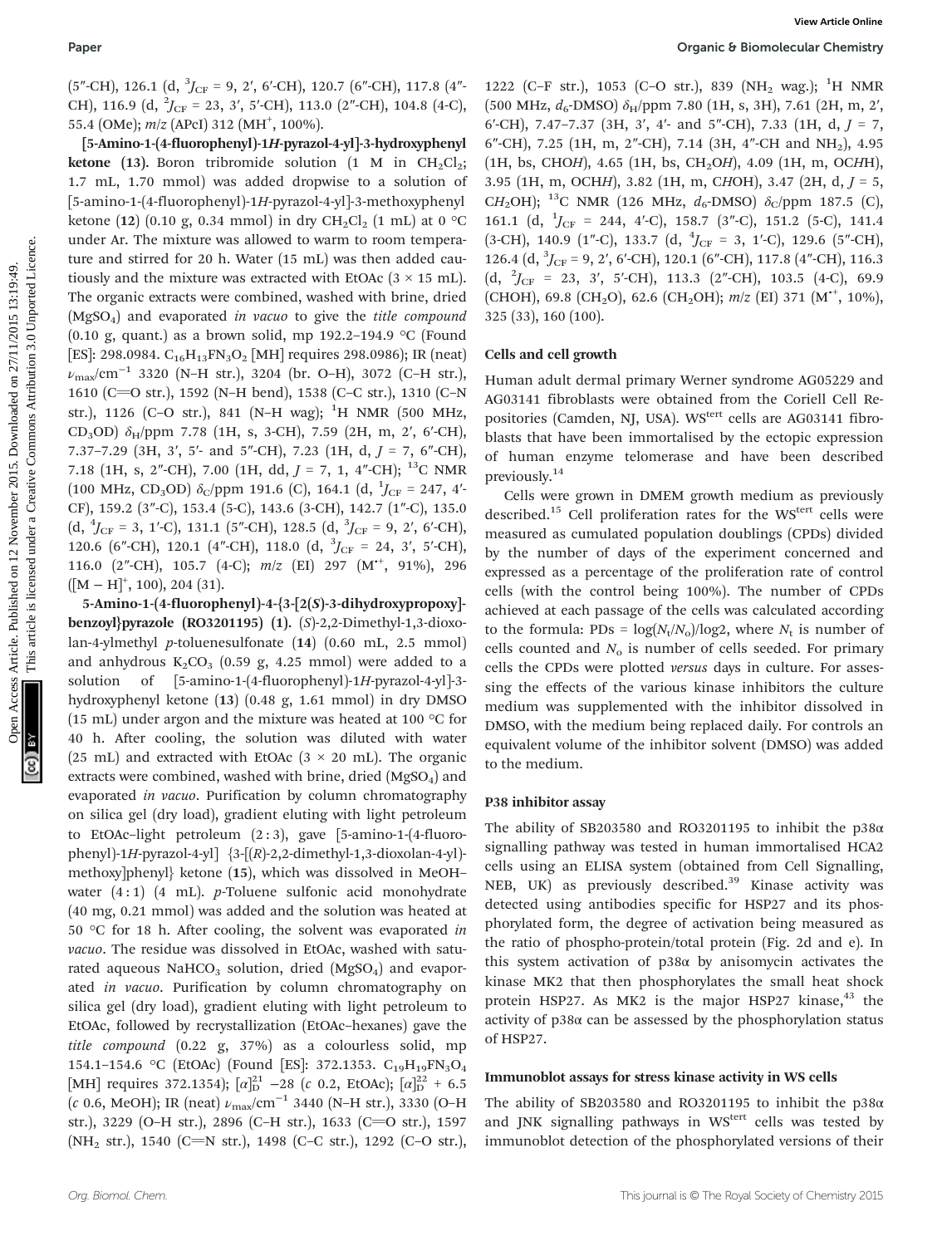downstream targets HSP27 (pHSP27) and c-Jun (p-c-Jun) as previously described.15,44

## **Conclusions**

This manuscript describes the chemical synthesis and biological evaluation of a p38α MAPK inhibitor, RO3201195 (1), in WS cells. Two complementary routes for the chemical synthesis of a key intermediate, benzoylacetonitrile 6, are described, both of them involving the use of microwave dielectric heating for rapid reaction kinetics. Of these two routes, a classical approach based upon a Claisen ester condensation was found to be the most efficient. The benzoylacetonitrile intermediate 6 was transformed by Knoevenagel condensation, followed by cyclocondensation with a hydrazine, both under microwave irradiation, to give the core pyrazole motif. Phenoxide alkylation by  $S_N2$  displacement of tosylate, followed by ketal deprotection, gave the target inhibitor in a sequence of 7 steps and 15% overall yield.

The effects of RO3201195 (1) on cellular proliferation were first examined using WS<sup>tert</sup> cells, where it was found that the inhibitor elicited a very similar response to the prototypical p38 MAPK inhibitor SB203580. The maximal increase seen in the proliferation rate of WS<sup>tert</sup> cells was 19% at 10.0  $\mu$ M concentration of RO3201195 (1). At this concentration, the inhibitor completely inhibited p38α but did not inhibit total JNK activity in WS<sup>tert</sup> cells, as determined by immunoblot assay. Following these findings, the cellular senescence of primary Werner syndrome fibroblast strain WAG05229 was investigated on treatment with SB203580 or RO3201195 (1). Despite the fact that these inhibitors showed very different kinase specificity profiles at the concentrations used, the effects on WS cells were essentially identical. Thus, we concluded that the effects on proliferation of treating WS<sup>tert</sup> cells or primary WS fibroblasts with SB203580 or RO3201195 (1) resulted from inhibition of p38α. This was further supported by studying the effects of a pyrazolyl ketone library on WS<sup>tert</sup> cells at a given concentration, which showed a linear relationship between the proliferation rate and %  $p38\alpha$  activity. Thus, we conclude RO3201195 (1) is a useful chemical tool for dissecting signalling pathways in human cells in order to understand the effect of p38 MAPK signalling upon cell proliferation in this human progeroid syndrome. Organic 8 Bomotecular Chemistry<br> **Conclusion** Chemistration Access Articles Articles Articles Articles Articles Articles. **November 2015.** The Concept Concept Concept Concept Commons Articles Are the commons and Solomburg

### Acknowledgements

We thank the EPSRC-BBSRC-MRC sponsored network SMS-Drug (EP/I037229/1; award to MCB), EPSRC (studentship award to JED), Saudi Cultural Bureau (support for MB), BBSRC (BB/D524140/1; award to DK, MCB and TD), SPARC (awards to MCB and TD), ESRC under the New Dynamics of Ageing Initiative (RES-356-25-0024; award to MCB, DK and TD) and the R M Phillips Trust (award to MCB) for support of this work and Dr Alaa Abdul-Sada at the University of Sussex and the

EPSRC Mass Spectrometry Service at the University of Wales, Swansea UK for mass spectra.

### Notes and references

- 1 J. C. Lee, J. T. Laydon, P. C. McDonnell, T. F. Gallagher, S. Kumar, D. Green, D. McNulty, M. J. Blumenthal, J. R. Heys, S. W. Landvatter, et al., Nature, 1994, 372, 739.
- 2 G. L. Schieven, Curr. Top. Med. Chem., 2005, 5, 921.
- 3 E. Salgado, J. R. Maneiro, L. Carmona and J. J. Gomez-Reino, Ann. Rheum. Dis., 2014, 73, 871.
- 4 M. Back and G. K. Hansson, Nat. Rev. Cardiol., 2015, 12, 199–211.
- 5 V. Grossi, A. Peserico, T. Tezil and C. Simone, World J. Gastroenterol., 2014, 20, 9744.
- 6 K. Yumoto, M. R. Eber, J. E. Berry, R. S. Taichman and Y. Shiozawa, Clin. Cancer Res., 2014, 20, 3384.
- 7 C. Dominguez, D. A. Powers and N. Tamayo, Curr. Opin. Drug Discovery Dev., 2005, 8, 421.
- 8 D. J. Diller, T. H. Lin and A. Metzger, Curr. Top. Med. Chem., 2005, 5, 953.
- 9 D. M. Goldstein and T. Gabriel, Curr. Top. Med. Chem., 2005, 5, 1017.
- 10 S. T. Wrobleski and A. M. Doweyko, Curr. Top. Med. Chem., 2005, 5, 1005.
- 11 J. Saklatvala, Curr. Opin. Pharmacol., 2004, 4, 372.
- 12 D. Kipling, T. Davis, E. L. Ostler and R. G. Faragher, Science, 2004, 305, 1426.
- 13 T. Davis, D. M. Baird, M. F. Haughton, C. J. Jones and D. Kipling, J. Gerontol., Ser. A, 2005, 60, 1386.
- 14 T. Davis, M. F. Haughton, C. J. Jones and D. Kipling, Ann. N. Y. Acad. Sci., 2006, 1067, 243.
- 15 T. Davis and D. Kipling, Biogerontology, 2009, 10, 253.
- 16 T. Davis and D. Kipling, Rejuvenation Res., 2006, 9, 402.
- 17 M. C. Bagley, T. Davis, M. J. Rokicki, C. S. Widdowson and D. Kipling, Future Med. Chem., 2010, 2, 193.
- 18 J. Bain, L. Plater, M. Elliott, N. Shpiro, C. J. Hastie, H. McLauchlan, I. Klevernic, J. S. Arthur, D. R. Alessi and P. Cohen, Biochem. J., 2007, 408, 297.
- 19 K. Godl and H. Daub, Cell Cycle, 2004, 3, 393.
- 20 D. M. Goldstein, T. Alfredson, J. Bertrand, M. F. Browner, K. Clifford, S. A. Dalrymple, J. Dunn, J. Freire-Moar, S. Harris, S. S. Labadie, J. La Fargue, J. M. Lapierre, S. Larrabee, F. Li, E. Papp, D. McWeeney, C. Ramesha, R. Roberts, D. Rotstein, B. San Pablo, E. B. Sjogren, O. Y. So, F. X. Talamas, W. Tao, A. Trejo, A. Villasenor, M. Welch, T. Welch, P. Weller, P. E. Whiteley, K. Young and S. Zipfel, J. Med. Chem., 2006, 49, 1562.
- 21 M. C. Bagley, T. Davis, P. G. S. Murziani, C. S. Widdowson and D. Kipling, Pharmaceuticals, 2010, 3, 1842.
- 22 M. C. Bagley, T. Davis, M. C. Dix, P. G. Murziani, M. J. Rokicki and D. Kipling, Future Med. Chem., 2010, 2, 203.
- 23 T. Mizoroki, K. Mori and A. Ozaki, Bull. Chem. Soc. Jpn., 1971, 44, 581.